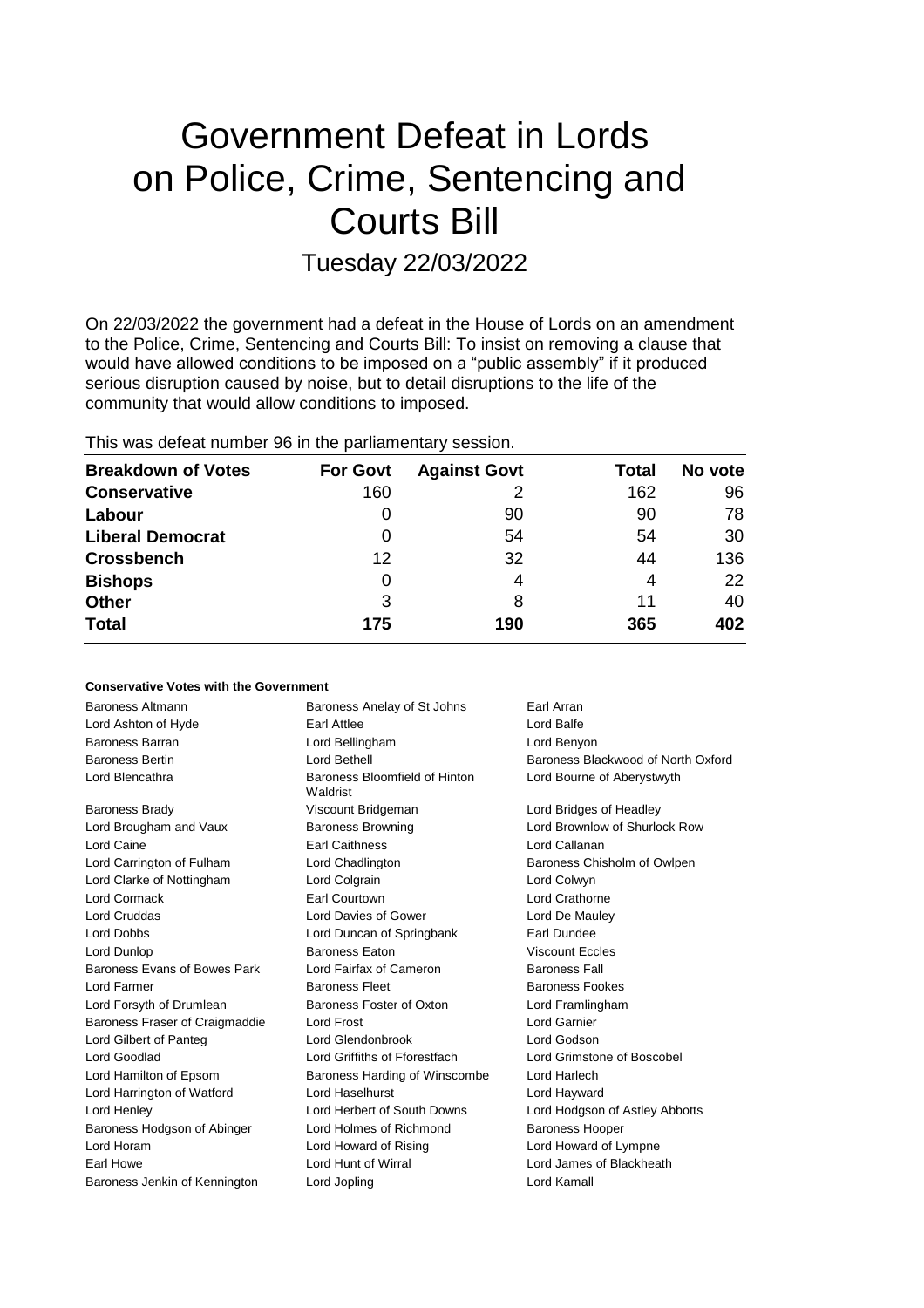Lord King of Bridgwater Lord Kirkhope of Harrogate Lord Lancaster of Kimbolton Lord Lang of Monkton Lord Lansley Lord Lexden Lord Lilley Earl Lindsay Lord Lingfield Earl Liverpool Lord Livingston of Parkhead Lord Mancroft Lord McColl of Dulwich Baroness McGregor-Smith Lord McInnes of Kilwinning Baroness McIntosh of Pickering Lord McLoughlin Lord Mendoza Baroness Meyer **Duke of Montrose** Baroness Morgan of Cotes Lord Moylan Lord Moynihan Lord Naseby Lord Nash Baroness Neville-Jones Baroness Neville-Rolfe Baroness Nicholson of Winterbourne Baroness Noakes Lord Norton of Louth Lord Offord of Garvel **Lord Parkinson of Whitley Bay** Baroness Penn Lord Popat Lord Porter of Spalding Lord Price Lord Randall of Uxbridge **Baroness Rawlings Lord Reay** Baroness Redfern **Lord Risby** Lord Risby **Lord Robathan** Baroness Rock Baroness Sanderson of Welton Lord Sandhurst Lord Sarfraz **Baroness Sater** Baroness Sater Baroness Scott of Bybrook Lord Selkirk of Douglas Baroness Shackleton of Belgravia Lord Sharpe of Epsom Lord Sheikh Baroness Shephard of Northwold Lord Shinkwin Lord Smith of Hindhead Lord Spencer of Alresford Baroness Stedman-Scott Lord Stewart of Dirleton Baroness Stowell of Beeston Lord Strathcarron Lord Strathclyde **Baroness Sugg Lord Suri** Lord Taylor of Holbeach Lord Trefgarne Viscount Trenchard Lord True Lord Tugendhat Lord Udny-Lister Baroness Vere of Norbiton **Baroness Verma** Baroness Verman Lord Wasserman Lord Wharton of Yarm **Lord Willetts** Baroness Williams of Trafford **Lord Willetts** Baroness Williams of Trafford Lord Wolfson of Tredegar Baroness Wyld Lord Young of Cookham Viscount Younger of Leckie

### **Conservative Votes against the Government** Lord Northbrook Baroness Warsi

### **Labour Votes with the Government**

# **Labour Votes against the Government**

Baroness Armstrong of Hill Top Lord Bach Lord Bassam of Brighton Baroness Blake of Leeds **Baroness Blower** Baroness Blower **Lord Blunkett** Lord Boateng Lord Bradley Lord Brooke of Alverthorpe Lord Browne of Ladyton **Baroness Bryan of Partick** Lord Campbell-Savours Lord Carter of Coles Lord Cashman Baroness Chakrabarti Viscount Chandos Lord Clark of Windermere Lord Coaker Baroness Corston Lord Davidson of Glen Clova Lord Davies of Brixton Baroness Drake Lord Dubs Lord Elder Lord Faulkner of Worcester **Lord Foulkes of Cumnock** Baroness Gale Lord Glasman Baroness Golding Lord Grantchester Lord Griffiths of Burry Port Lord Grocott Lord Hacking Lord Hain Viscount Hanworth Lord Harris of Haringey Baroness Hayman of Ullock Baroness Hayter of Kentish Town Baroness Healy of Primrose Hill Lord Howarth of Newport **Lord Hunt of Kings Heath** Baroness Jones of Whitchurch Lord Kennedy of Southwark Lord Khan of Burnley Baroness Lawrence of Clarendon Lord Lennie Lord Liddle Lord Lipsey Baroness Lister of Burtersett Baroness Mallalieu Lord Maxton Lord McAvoy Baroness McIntosh of Hudnall Lord McNicol of West Kilbride Baroness Merron Lord Monks Lord Murphy of Torfaen Baroness Osamor Lord Pendry Lord Ponsonby of Shulbrede Baroness Prosser Baroness Quin Baroness Rebuck Baroness Ritchie of Downpatrick Lord Robertson of Port Ellen Lord Rooker Lord Rosser Lord Rowlands Lord Sawyer Lord Sikka **Baroness Smith of Basildon** Lord Snape Baroness Symons of Vernham Dean Baroness Taylor of Bolton Baroness Thornton Lord Tunnicliffe **Lord Turnberg** Lord Turnberg **Baroness Warwick of Undercliffe** 

Baroness Adams of Craigielea Lord Anderson of Swansea Baroness Andrews